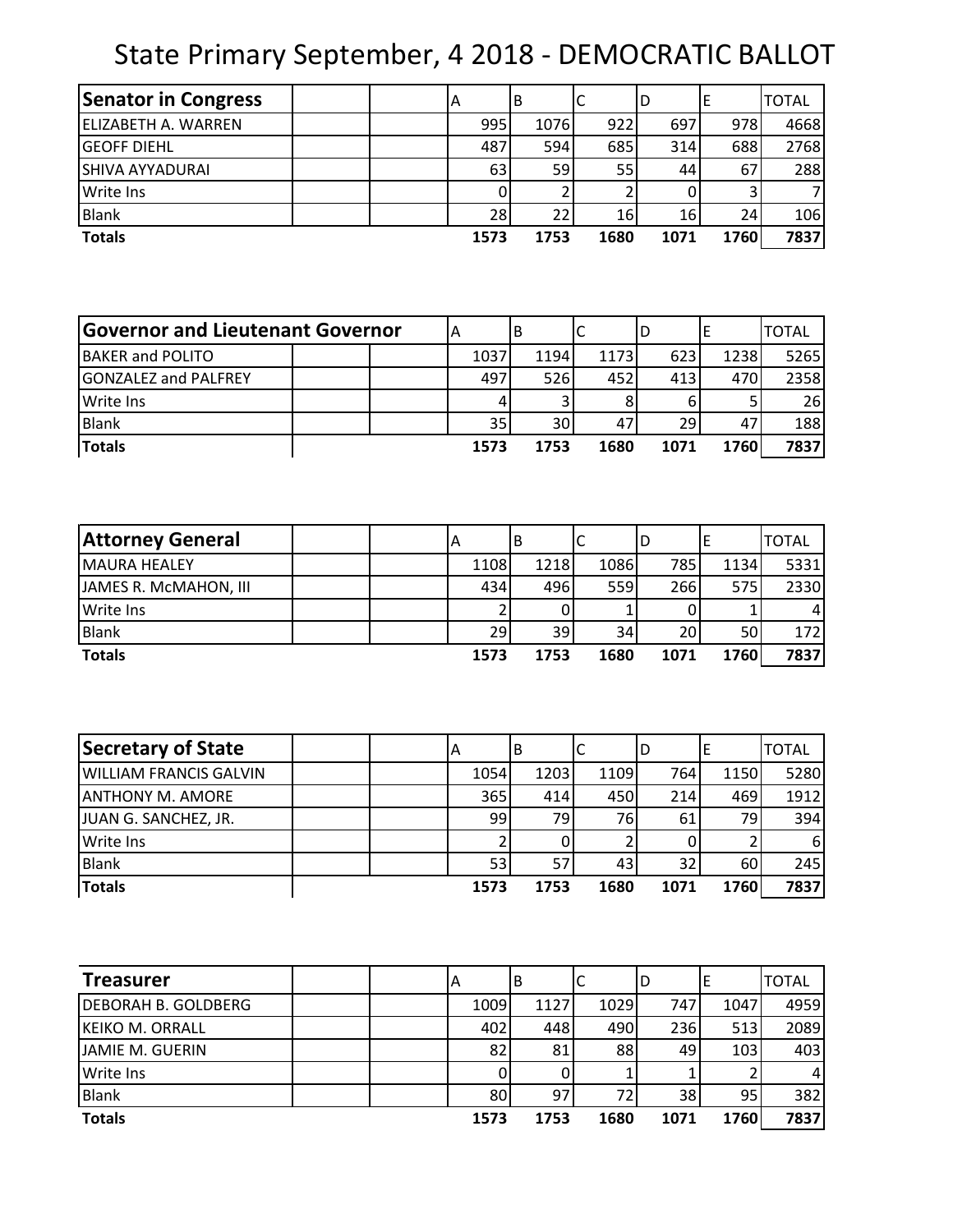## State Primary September, 4 2018 - DEMOCRATIC BALLOT

| <b>Auditor</b>          | IΑ |      | ΙB   |      | ID   | E    | <b>TOTAL</b> |
|-------------------------|----|------|------|------|------|------|--------------|
| <b>SUZANNE M. BUMP</b>  |    | 972  | 1075 | 964  | 696  | 1014 | 4721         |
| <b>HELEN BRADY</b>      |    | 397  | 465  | 497  | 233  | 521  | 2113         |
| DANIEL FISHMAN          |    | 42   | 35   | 54   | 35   | 52   | 218          |
| <b>EDWARD J. STAMAS</b> |    | 76   | 71   | 81   | 58   | 731  | 359          |
| <b>Write Ins</b>        |    | 0    |      |      |      |      | 2            |
| <b>Blank</b>            |    | 86   | 107  | 83   | 49   | 99   | 424          |
| <b>Totals</b>           |    | 1573 | 1753 | 1680 | 1071 | 1760 | 7837         |

| <b>Representative in Congress</b> |  |      | В    | ֊    |      |      | <b>TOTAL</b> |
|-----------------------------------|--|------|------|------|------|------|--------------|
| <b>RICHARD E. NEAL</b>            |  | 1263 | 1366 | 1268 | 848  | 1326 | 6071         |
| <b>Write Ins</b>                  |  | 401  | 46   | 39   | 28   | 38   | 191          |
| <b>Blank</b>                      |  | 270  | 341  | 373I | 195  | 396  | 1575         |
| <b>Totals</b>                     |  | 1573 | 1753 | 1680 | 1071 | 1760 | 7837         |

| <b>Councillor</b>     |  | ΙA   | ΙB   |      | D    |      | <b>TOTAL</b> |
|-----------------------|--|------|------|------|------|------|--------------|
| <b>MARY E. HURLEY</b> |  | 1039 | 1197 | 1041 | 750  | 1108 | 5135         |
| <b>MIKE FRANCO</b>    |  | 416  | 404  | 478  | 236  | 498  | 2032         |
| <b>Write Ins</b>      |  |      |      |      |      |      | 16           |
| <b>Blank</b>          |  | 117  | 144  | 156  | 85   | 152  | 654          |
| <b>Totals</b>         |  | 1573 | 1753 | 1680 | 1071 | 1760 | 7837         |

| <b>Senator in General Court</b> |  | A    |                 |      | ١c   |      | <b>TOTAL</b> |
|---------------------------------|--|------|-----------------|------|------|------|--------------|
| JOANNE M. COMERFORD             |  | 1217 | 1306            | 1204 | 824  | 1268 | 5819         |
| Write Ins                       |  | 191  | 24 <sub>1</sub> | 22   |      | 23I  | 101          |
| Blank                           |  | 337  | 423             | 454  | 234  | 469  | 1917         |
| <b>Totals</b>                   |  | 1573 | 1753            | 1680 | 1071 | 1760 | 7837         |

| <b>Representative in General Court</b> |  | Α    | B    |      | D    |      | TOTAL |
|----------------------------------------|--|------|------|------|------|------|-------|
| DANIEL R. CAREY                        |  | 1011 | 1134 | 994  | 753  | 1062 | 4954  |
| <b>IDONALD PELTIER</b>                 |  | 493  | 526  | 607  | 274  | 602  | 2502  |
| <b>Write Ins</b>                       |  | 4    |      |      |      |      | 20I   |
| Blank                                  |  | 65   | 89   | 74I  | 40   | 93   | 361   |
| <b>Totals</b>                          |  | 1573 | 1753 | 1680 | 1071 | 1760 | 7837  |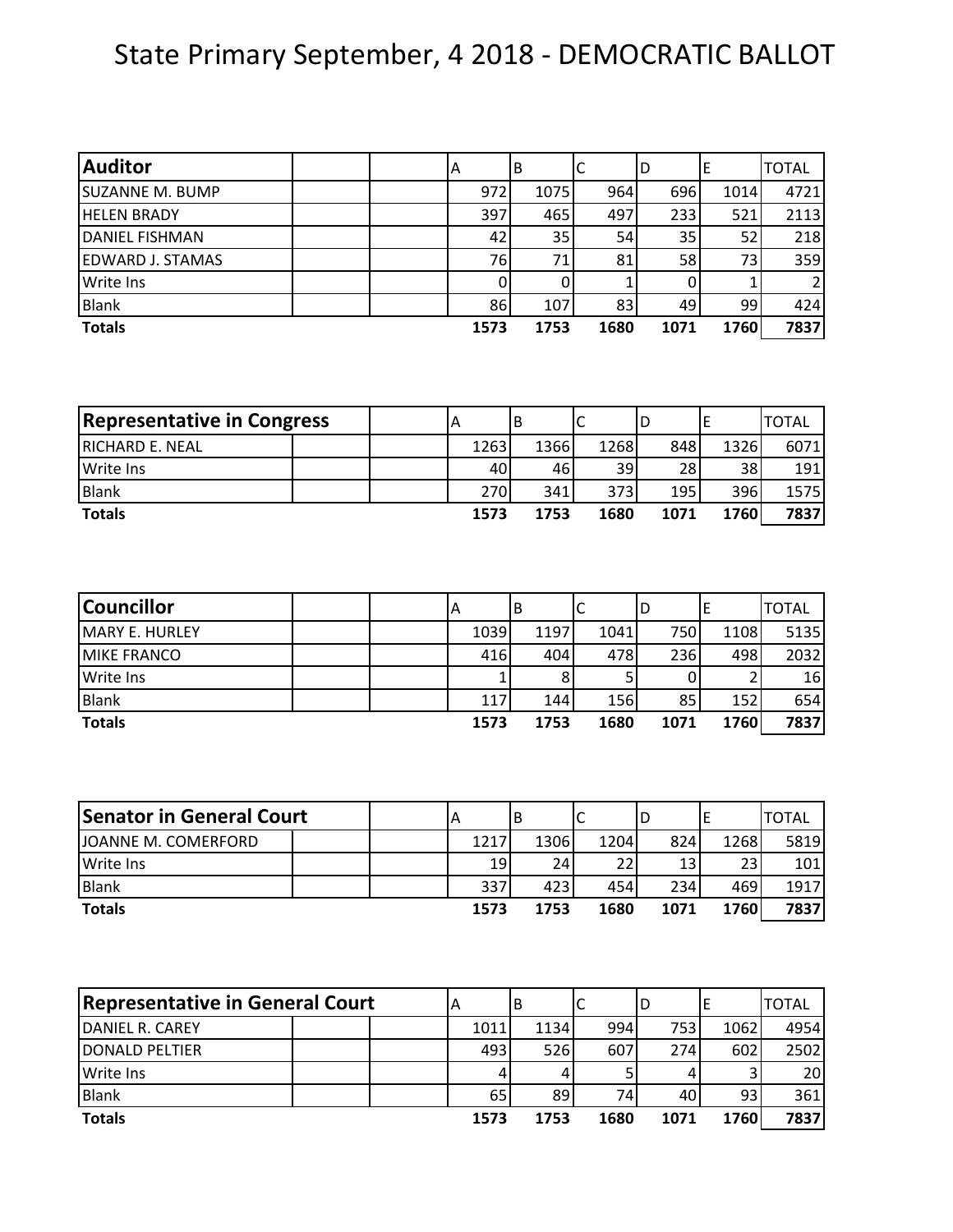## State Primary September, 4 2018 - DEMOCRATIC BALLOT

| <b>District Attorney</b> | Α                         |      | B       |      | $\mathsf{C}$ |      | D |      | $\mathsf E$ |      | <b>TOTAL</b> |
|--------------------------|---------------------------|------|---------|------|--------------|------|---|------|-------------|------|--------------|
| DAVID E. SULLIVAN        |                           | 1240 |         | 1342 |              | 1263 |   | 842  |             | 1328 | 6015         |
| <b>Write Ins</b>         |                           | 19   |         | 24   |              | 14   |   | 10   |             | 16   | 83           |
| <b>Blank</b>             |                           | 314  |         | 387  |              | 403  |   | 219  |             | 416  | 1739         |
| <b>Totals</b>            |                           | 1573 |         | 1753 |              | 1680 |   | 1071 |             | 1760 | 7837         |
|                          |                           |      |         |      |              |      |   |      |             |      |              |
| <b>Clerk of Courts</b>   | $\boldsymbol{\mathsf{A}}$ |      | B       |      | C            |      | D |      | $\mathsf E$ |      | <b>TOTAL</b> |
| HARRY J. JEKANOWSKI, JR. |                           | 1226 |         | 1316 |              | 1234 |   | 837  |             | 1282 | 5895         |
| <b>Write Ins</b>         |                           | 18   |         | 23   |              | 15   |   | 8    |             | 19   | 83           |
| <b>Blank</b>             |                           | 329  |         | 414  |              | 431  |   | 226  |             | 459  | 1859         |
| <b>Totals</b>            |                           | 1573 |         | 1753 |              | 1680 |   | 1071 |             | 1760 | 7837         |
| <b>Register of Deeds</b> | $\boldsymbol{\mathsf{A}}$ |      | B       |      | $\mathsf{C}$ |      | D |      | $\mathsf E$ |      | <b>TOTAL</b> |
| <b>MARY K. OLBERDING</b> |                           | 1229 |         | 1303 |              | 1226 |   | 835  |             | 1286 | 5879         |
| <b>Write Ins</b>         |                           | 20   |         | 20   |              | 17   |   | 8    |             | 17   | 82           |
| <b>Blank</b>             |                           | 324  |         | 430  |              | 437  |   | 228  |             | 457  | 1876         |
| <b>Totals</b>            |                           | 1573 |         | 1753 |              | 1680 |   | 1071 |             | 1760 | 7837         |
|                          |                           |      |         |      |              |      |   |      |             |      |              |
| Question 1               | A                         |      | B       |      | $\mathsf{C}$ |      | D |      | $\mathsf E$ |      | <b>TOTAL</b> |
| <b>YES</b>               |                           | 463  |         | 481  |              | 479  |   | 355  |             | 506  | 2284         |
| <b>NO</b>                |                           | 1042 |         | 1165 |              | 1123 |   | 673  |             | 1160 | 5163         |
| <b>Blank</b>             |                           | 68   |         | 107  |              | 78   |   | 43   |             | 94   | 390          |
| <b>Totals</b>            |                           | 1573 |         | 1753 |              | 1680 |   | 1071 |             | 1760 | 7837         |
|                          |                           |      |         |      |              |      |   |      |             |      |              |
| Question 2               | A                         |      | $\sf B$ |      | $\mathsf{C}$ |      | D |      | $\mathsf E$ |      | <b>TOTAL</b> |
| <b>YES</b>               |                           | 1132 |         | 1190 |              | 1094 |   | 808  |             | 1197 | 5421         |
| <b>NO</b>                |                           | 397  |         | 503  |              | 528  |   | 233  |             | 509  | 2170         |
| <b>Blank</b>             |                           | 44   |         | 60   |              | 58   |   | 30   |             | 54   | 246          |

**Totals 1573 1753 1680 1071 1760 7837**